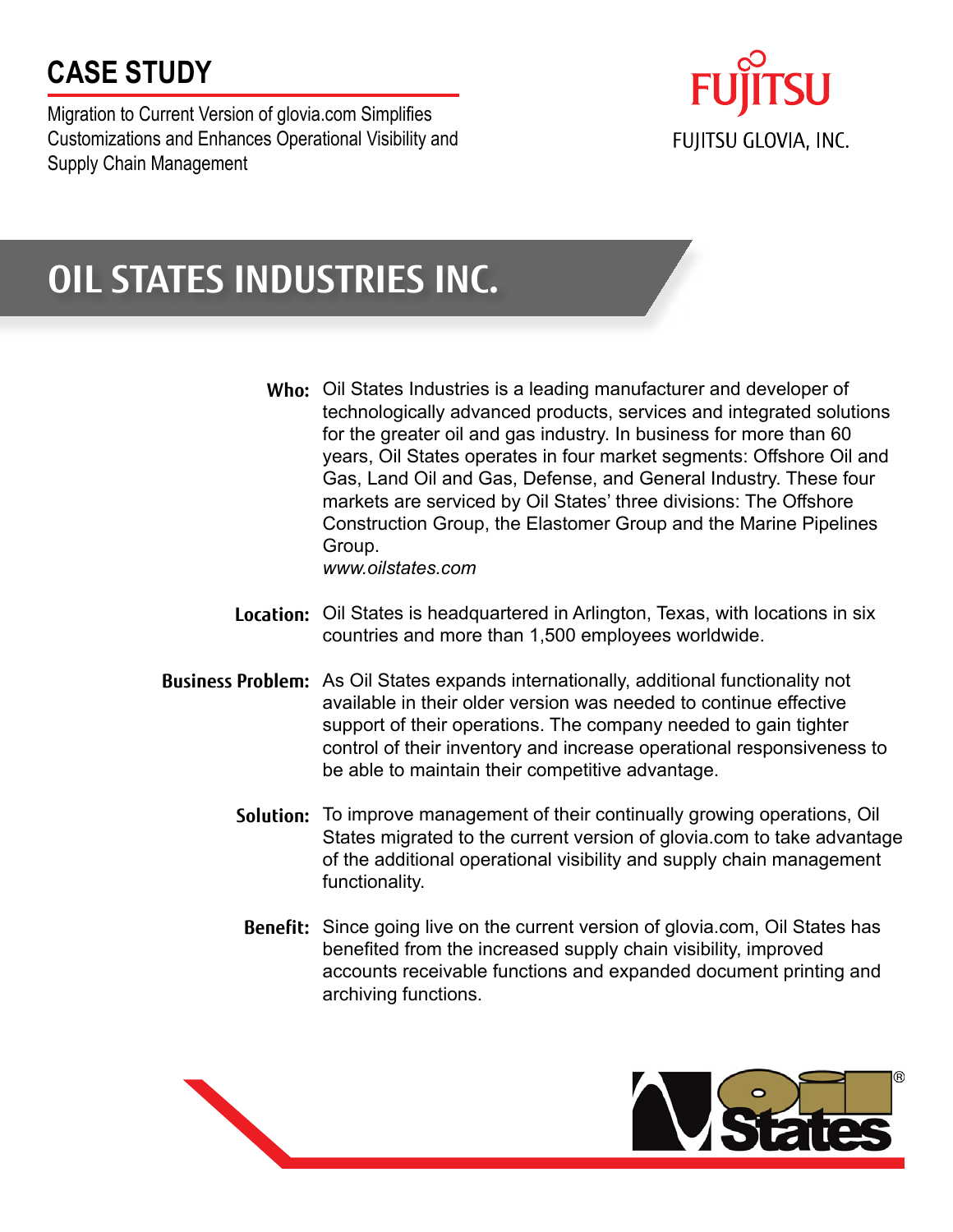*"One of the most important steps we took in deciding how to proceed with adding additional functionality and streamlining our system was to work with Glovia to perform a business optimization analysis (BOA),"*

As one of our country's most valued resources, oil is the cornerstone for gasoline production, which is used to power a variety of vehicles, including automobiles the most widely used method of transportation. Being able to drill and transport oil are vital to securing this resource. One of the companies at the forefront of making this happen is Oil States Industries. Oil States is a leading manufacturer and developer of technologically advanced products, services and integrated solutions for the greater oil and gas industry.

The company manufactures downhole products for drilling and production as well as oil and gas pipeline products. Oil States uses hydraulic force to form immediate full-strength structural connections used to support offshore drilling platforms. A premier supplier to the defense industry since 1972, Oil States has supplied metal-elastomeric FlexJoints, incorporating steel, copper-nickel, and titanium for piping systems aboard surface ships and submarines.

—Linda Corbin, Business Systems Analyst for Oil States

Oil States continually researches and creates new technology and products to solve new problems as they arise and to provide the highest level of technologically advanced products for the oil and gas industry. The company also takes great measures to ensure all their products and technologies adhere to the strict environmental requirements of the oil and gas industry.

#### *Working with Glovia*

Oil States has been using Glovia's extended ERP solution, glovia.com, for more than seven years. The company had been running the version that was initially installed and it was becoming cumbersome and difficult to effectively manage their operations as their business has grown steadily since the initial implementation. Currently, Oil States has 15 locations worldwide with nine located in the United States and close to 400 users with nearly 100 logging in to the system on a daily basis.



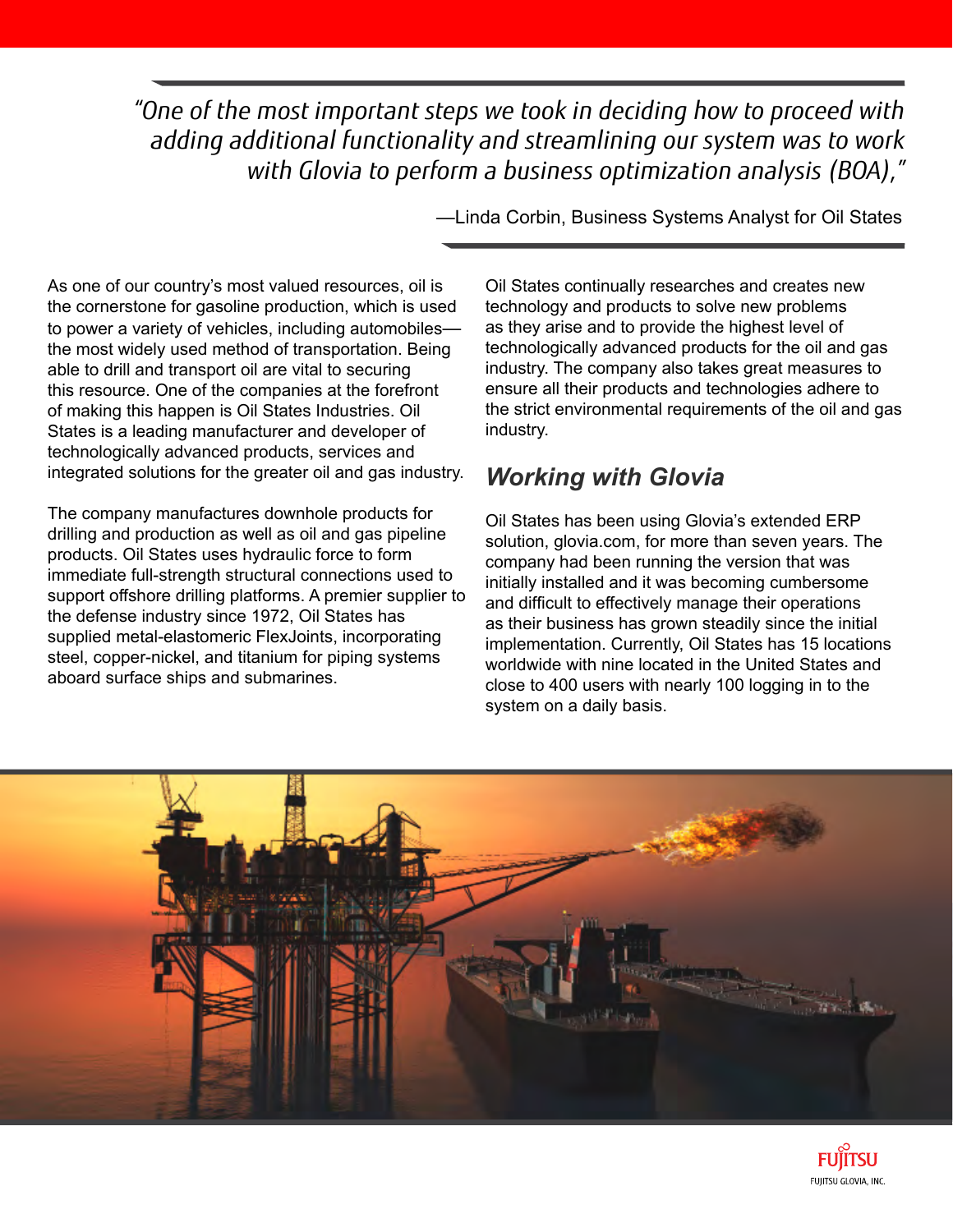Across their multiple locations the company utilizes glovia.com to manage their supply chain, from the sales process to planning, and to handling inventory both internally and with their suppliers. The system is also used to manage their financials as well as postsale service and support.

As the company continued to expand, their older version of glovia.com became very difficult and time intensive to navigate due to the tremendous number of customizations created during the initial implementation. Oil States needed to streamline their customizations and enhance the system to gain better control and visibility into their supply chain and keep up with the increasing demand for their technologies, products and support.

In addition, as their business expanded internationally, the need for having glovia.com in multiple currencies and languages was becoming apparent and the older version did not have these capabilities.

A senior Glovia consultant spent time with Oil States' management and key users, to understand, review and identify areas for improvement. He examined the business processes that could be streamlined, improved and/or redesigned with the newer version of the system. The consultant reviewed all the existing customizations to understand the role each played in the business and to see which ones could be standardized or removed with the newer version. Upon completing the review the consultant offered recommendations and proposed specific process improvements, including implementation procedures.

Once Oil States decided to move forward with the migration, their first step was to select team leaders for all aspects of the solution (manufacturing, financials etc.) at each of the locations the new system was being implemented. "This was a very important part of the upgrade process as these team leaders are the ones who train others on the system. The individuals were selected for their extensive knowledge and long time use of the Glovia system and they will remain the

*"Allotting extra time not only for the migration itself but for extensive testing and preparation was one of the reasons we had a successful migration,"*

—Linda Corbin, Business Systems Analyst for Oil States

## *The Migration*

"One of the most important steps we took in deciding how to proceed with adding additional functionality and streamlining our system, was to work with Glovia to perform a business optimization analysis (BOA)," comments Linda Corbin, Business Systems Analyst for Oil States. "This process enabled us to see exactly where and what we needed to upgrade as well as how to best go about it."

team leaders long term to help keep use of the system standardized as much as possible," continues Corbin.

Next, Oil States held orientations for team leaders on the functionality of the new version, and selecting the timeframe to migrate was the next step. "We obtained input from team leaders on when their specific operations would be least affected by the migration. We determined the middle of the month in the middle of the quarter would cause the least amount